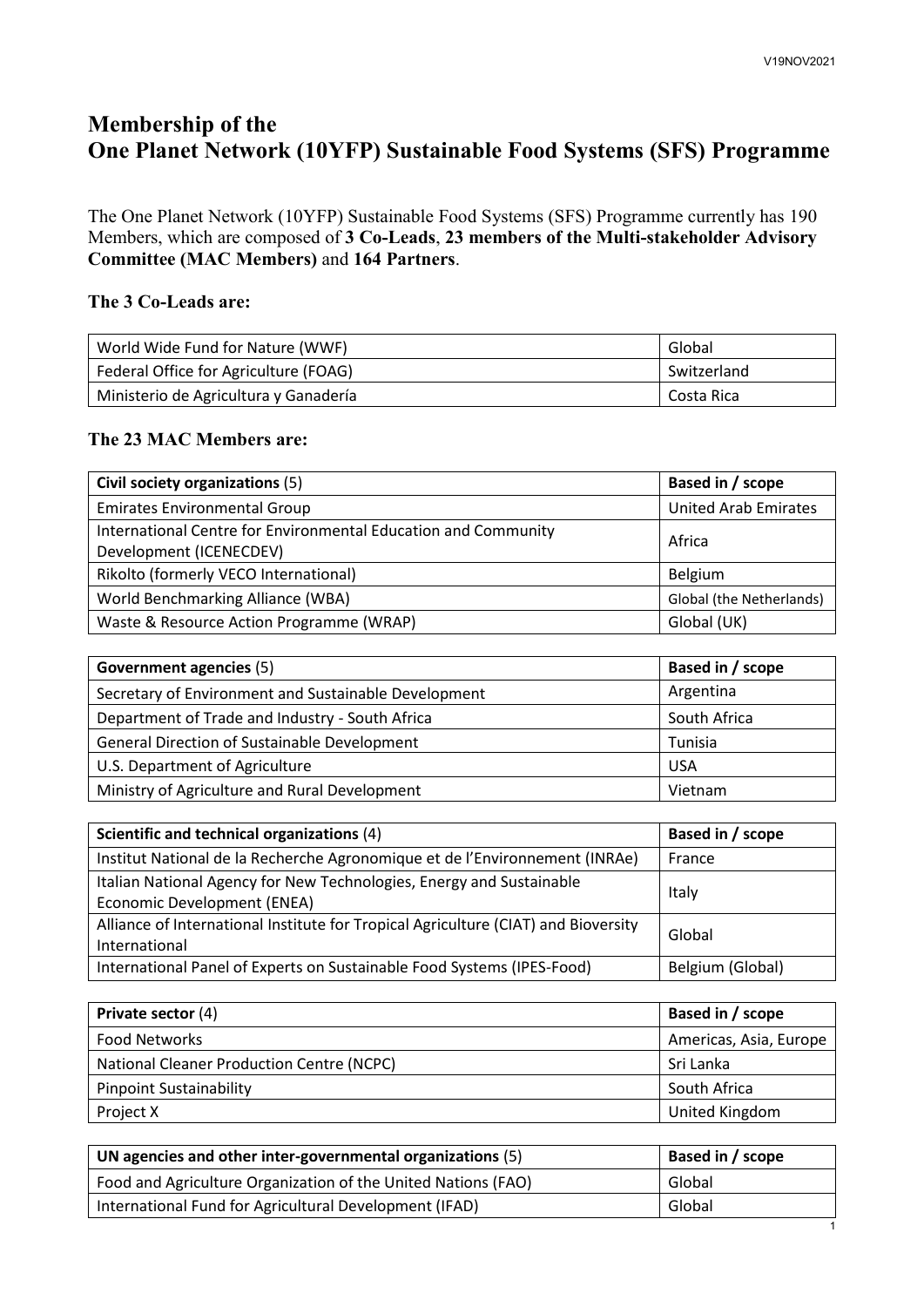| United Nations Development Programme (UNDP) | Global |
|---------------------------------------------|--------|
| United Nations Environment Programme (UNEP) | Global |
| World Economic Forum (WEF)                  | Global |

## **The 164 Partners are:**

| Civil society organizations (80)                                            | Based in / scope        |
|-----------------------------------------------------------------------------|-------------------------|
| <b>1treellion</b>                                                           | Africa, Americas, Asia, |
|                                                                             | Europe / USA            |
| Actuemos                                                                    | Chile                   |
| Agripreneurship Alliance                                                    | Africa                  |
| Al-Quds Public Health Society                                               | East Jerusalem          |
| Anglican Development Services of Mt Kenya East (ADSMKE)                     | Kenya                   |
| <b>Barilla Foundation</b>                                                   | Global                  |
| BERAS India (a group of Self Organized 14 institutions)                     | India                   |
| <b>BERAS International Foundation</b>                                       | International           |
| <b>Biovision Foundation</b>                                                 | Switzerland             |
| <b>Business for Social Responsibility (BSR)</b>                             | International           |
| Can YA Love                                                                 | <b>USA</b>              |
| <b>Carbon Trust</b>                                                         | International           |
| Community Partners for sustainable development                              | Cameroon                |
| Community Youth Network Program (CYNP)                                      | Liberia                 |
| <b>Compassion in World Farming</b>                                          | Global                  |
| <b>East Eagle Foundation</b>                                                | Republic of the Congo   |
| <b>Eastern African Farmers Federation</b>                                   | <b>East Africa</b>      |
| <b>EcoAgriculture Partners</b>                                              | <b>USA</b>              |
| European Environmental Bureau                                               | Europe                  |
| Fairtrade Label South Africa                                                | South Africa            |
| Fondation nature et vie                                                     | West Africa / Burkina   |
|                                                                             | Faso                    |
| Fondation Daniel et Nina Carasso under the aegis of the Fondation de France | France                  |
| Food Forward SA                                                             | South Africa            |
| foodwaste.ch                                                                | Switzerland             |
| Forum for the Future                                                        | International           |
| Foundation of the "Fair Trade Coalition" Poland                             | Poland                  |
| Fundación Alternativas                                                      | <b>Bolivia</b>          |
| <b>Future Food Institute</b>                                                | Italy                   |
| General Association of the Engineers in Romania (AGIR)- Valcea branch       | Romania                 |
| Global Alliance for the Future of Food                                      | Global                  |
| <b>Global Nature Fund</b>                                                   | Germany                 |
| <b>Global Plant Council</b>                                                 | International           |
| Grassroots Development Initiatives Foundation-Kenya (GRADIF-K)              | Kenya                   |
| <b>Green Acre Living</b>                                                    | South Africa            |
| Green Cross Argentina                                                       | Argentina               |
| <b>Hellenic Health Foundation</b>                                           | Greece                  |
| <b>HELVETAS Swiss Intercooperation</b>                                      | International           |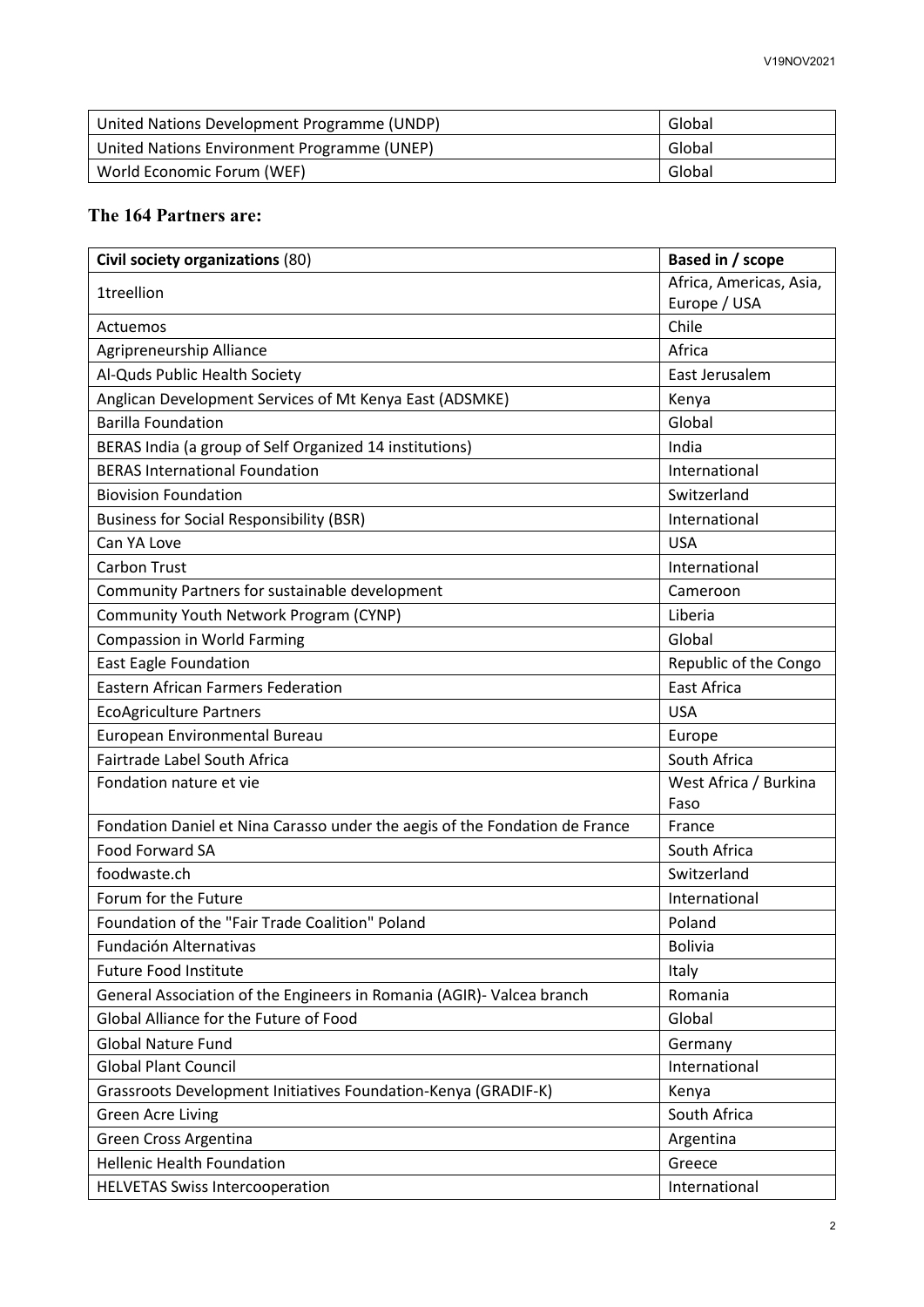| Hivos                                                                                     | Global                       |
|-------------------------------------------------------------------------------------------|------------------------------|
| Humane Society International                                                              | International                |
| ICLEI - Local Governments for Sustainability                                              | International                |
| IFOAM - Organics International                                                            | Global                       |
| IISD - International Institute for Sustainable Development                                | Global                       |
| <b>Inclusive Business Sweden</b>                                                          | Sweden                       |
| Ingenio Foundation                                                                        | West and South               |
|                                                                                           | Europe / Spain               |
| International Centre for Enterprise and Sustainable Development (ICED)                    | Ghana                        |
| International Urban Food Network (IUFN)                                                   | International                |
| Kabarole Research and Resource Centre (KRC)                                               | Uganda                       |
| Kadiwaku Family Foundation (KFF)                                                          | Africa                       |
| Knowledge Economy Foundation                                                              | Egypt                        |
| La Casa de les Ningunes                                                                   | South America (Bolivia)      |
| Lake Constance Foundation                                                                 | Regional (Europe)            |
| Lebanese Academy for Nutrition and Dietetics (LAND)                                       | Lebanon                      |
| Lima Rural Development Foundation                                                         | South Africa                 |
| Lyon Bio Ressources                                                                       | France                       |
| Mennonite Economic Development Associates (MEDA)                                          | Global / Canada              |
| Movimiento de Integración Gastronomico Alimentario Boliviano (MIGA)                       | South America                |
| Nepal Development Research Institute (NDRI)                                               | Nepal                        |
| <b>Nilus</b>                                                                              | South America (Argentina)    |
| Njeremoto Biodiversity Institute                                                          | Zimbabwe                     |
| Origin for Sustainability                                                                 | International                |
| <b>Prithvi Innovations</b>                                                                | India                        |
|                                                                                           | South Africa, North          |
| ProVeg                                                                                    | America, East Asia,          |
|                                                                                           | <b>West and Central-East</b> |
|                                                                                           | Europe / Germany             |
| Promotion Jeunesse Unie pour le Développement (PJUD-BENIN ONG)                            | <b>Benin</b>                 |
| Rakai Environmental Conservation Programme                                                | Uganda                       |
|                                                                                           |                              |
| <b>RUAF FOUNDATION</b>                                                                    | The Netherlands              |
| Slow Food                                                                                 | International                |
| Sociedade Vegetariana Brasileira SVB                                                      | <b>Brazil</b>                |
| Southern Africa Food Lab of Stellenbosch University                                       | South Africa                 |
| Support for Women in Agriculture and Environment                                          | Uganda                       |
| Sustainable Agriculture Tanzania                                                          | Tanzania                     |
| <b>Swiss Society for Nutrition (SSN)</b>                                                  | Switzerland                  |
| The Association for Supporting the SDGs for the UN (ASD)                                  | East Asia / South            |
|                                                                                           | Korea<br>India               |
| Udyama                                                                                    |                              |
| Uganda Coalition for Sustainable Development<br>United Nations Association of South Sudan | Uganda<br>South Sudan        |
|                                                                                           |                              |
| Universidad Nacional Evangelica (BERAS Caribbean)                                         | Regional (Caribbean)         |
| Vancouver Women's Health Collective                                                       | Canada                       |
| Verband für Unabhängige Gesundheitsberatung Deutschland e.V.                              | Regional (Europe)            |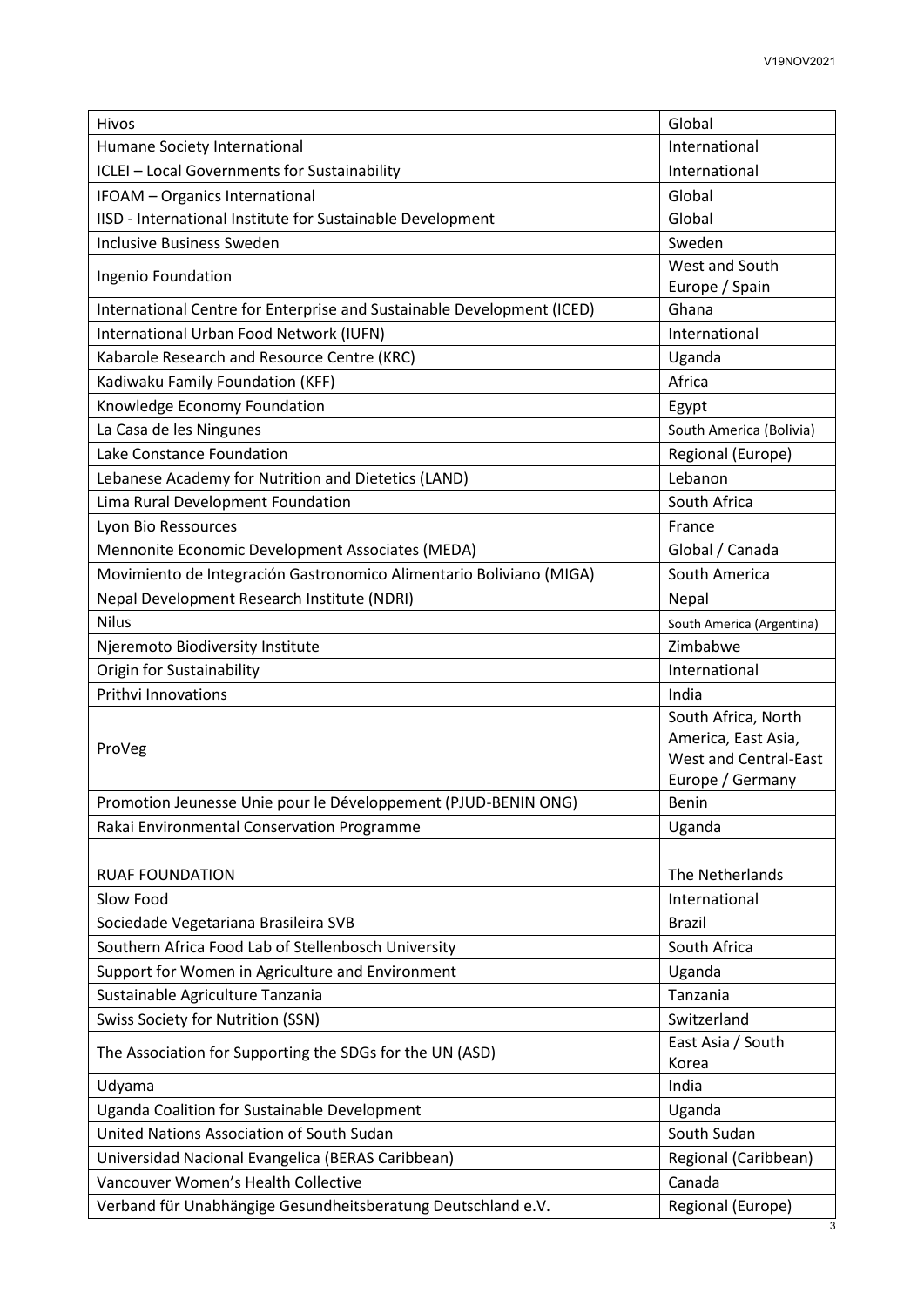| World Animal Net                                              | Global  |
|---------------------------------------------------------------|---------|
| World Food Institute - Institut für Welternährung e.V. Berlin | Germany |

| Government agencies (11)                                                           | Based in / scope     |
|------------------------------------------------------------------------------------|----------------------|
| Assessorato Regionale della Salute, Regione Sicilia - Dipartimento per le Attività | Italy                |
| Sanitarie e Osservatorio Epidemiologico (DASOE)                                    |                      |
| Brussels Institute for Management of the Environment                               | Belgium              |
| Consejo Nacional de Desarrollo Sostenible                                          | Honduras             |
| Ministerio de Producción y Trabajo                                                 | Argentina            |
| Ministry of Agriculture                                                            | Chile                |
| Ministry of Agriculture, Livestock and Food Supply                                 | <b>Brazil</b>        |
| Ministry of Economic Affairs                                                       | The Netherlands      |
| Ministry for Ecological and Solidary transition                                    | France               |
| National Food Chain Safety Office                                                  | Hungary              |
| Netherlands Nutrition Centre (Voedingscentrum)                                     | <b>Netherlands</b>   |
| Palestinian Water Authority (PWA)                                                  | Occupied Palestinian |
|                                                                                    | territory            |

| Scientific and technical organizations (43)                                                               | Based in / scope         |
|-----------------------------------------------------------------------------------------------------------|--------------------------|
| Agroecología Universidad Cochabamba (AGRUCO)                                                              | <b>Bolivia</b>           |
| Agroscope Institute for Sustainability Sciences ISS                                                       | Switzerland              |
| Aix-Marseille Université/INSERM/INRA                                                                      | France                   |
| American University of Beirut (AUB)                                                                       | Lebanon                  |
| Bern University of Applied Sciences BFH - School of Agricultural, Forest and<br><b>Food Sciences HAFL</b> | Switzerland              |
| Chouaib Doukkali University                                                                               | Morocco                  |
| Consiglio Nazionale delle Ricerche, Dipartimento di Science Bio Agroalimentari<br>(CNR-DiSBA)             | Italy                    |
| Council for Agricultural Research and Economics / Centre of research on food<br>and nutrition (CRA-NUT)   | Italy                    |
| Environmental Social Science Research Group                                                               | Hungary                  |
| Faculty of Agriculture, Cairo University                                                                  | Egypt                    |
| Fight Food Waste Cooperative Research Centre                                                              | Australia                |
| Food Climate Research Network (FCRN), University of Oxford                                                | United Kingdom           |
| FQH - International Research Network for Food Quality and Health                                          | International            |
| Freelance Researcher in Social Sciences (Md. Moshfaqur Rahman)                                            | Bangladesh               |
| German Development Institute                                                                              | Germany                  |
| Hebrew University Hadassah Medical School                                                                 | Israel                   |
| Institut du Développement Durable et des Relations Internationales (IDDRI)                                | France                   |
| Institute of food technology in Novi Sad                                                                  | Serbia                   |
| Institute of Natural Resource Sciences, University of Applied Sciences (ZHAW)                             | Switzerland              |
| International Food Policy Research Institute (IFPRI)                                                      | Global                   |
| International Foundation of Mediterranean Diet IFMeD                                                      | International            |
| International Institute for Environment and Development (IIED)                                            | Africa and Europe        |
| IPM Institute of North America Inc.                                                                       | <b>Americas and Asia</b> |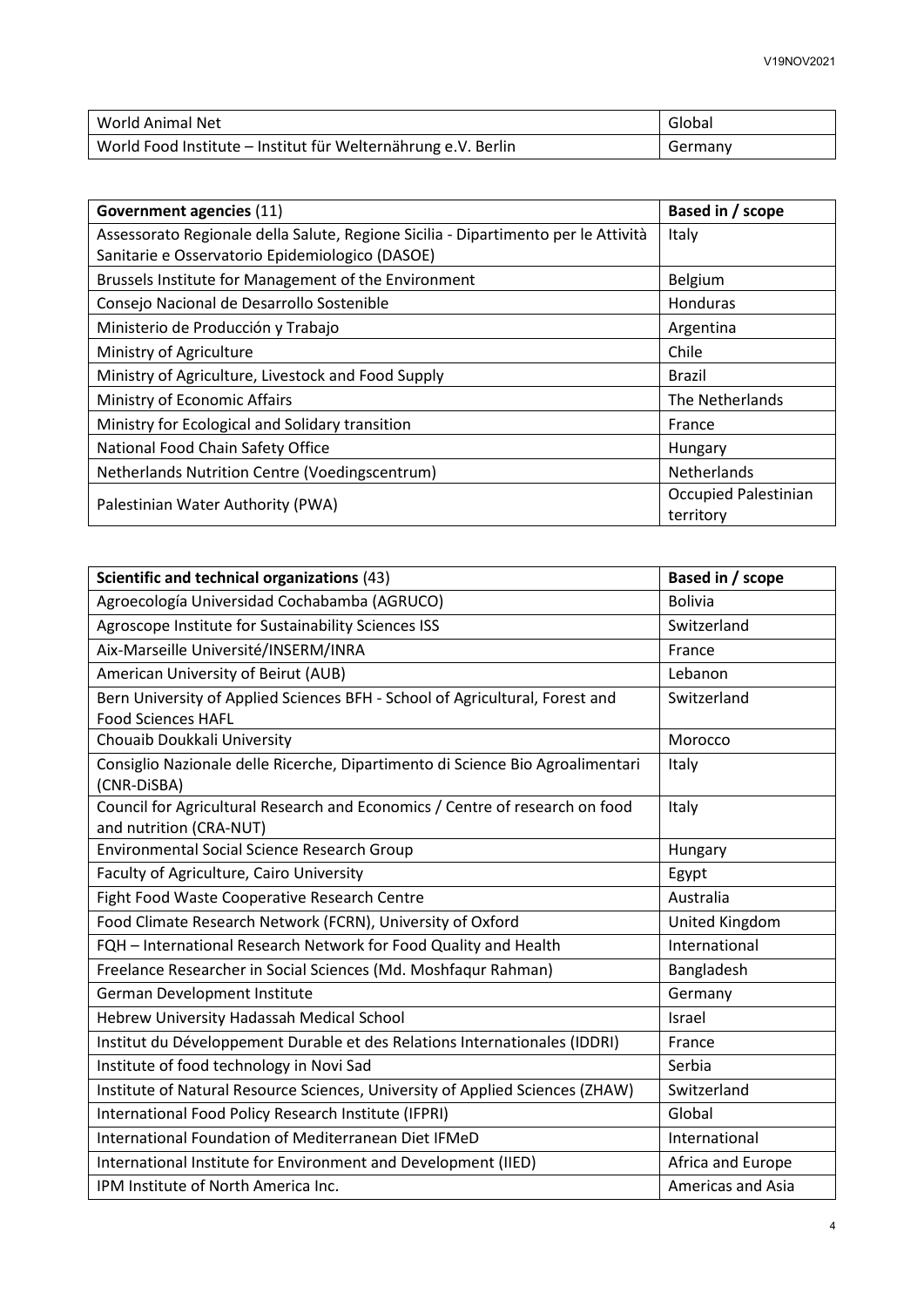| ITAB: Institut Technique de l'Agriculture Biologique                                                                    | France      |
|-------------------------------------------------------------------------------------------------------------------------|-------------|
| Joel Samson Ruvugo Traders                                                                                              | Africa      |
| <b>Massey University</b>                                                                                                | New Zealand |
| MUAS - Münster University of Applied Sciences                                                                           | Germany     |
| National Institute of Nutrition (NIN), Viet Nam                                                                         | Vietnam     |
| One Village Farm (part of FQH - International Research Network for Food<br>Quality and Health)                          | Germany     |
| Research Institute on Organic Agriculture FiBL                                                                          | Switzerland |
| Roundtable on Sustainable Palm Oil                                                                                      | Malaysia    |
| Sapienza University of Rome - CIISCAM - International inter-university center<br>for Mediterranean food culture studies | Italy       |
| Southasia Institute of Advanced Studies (SIAS)                                                                          | Nepal       |
| TSC/Wageningen UR                                                                                                       | Netherlands |
| UNESCO Chair on Food, Culture and Developmet at Universitat Oberta de<br>Catalunya                                      | Spain       |
| Universitas Bakrie                                                                                                      | Indonesia   |
| Universitas Gadjah Mada                                                                                                 | Indonesia   |
| University of Bern - Centre for Development and Environment                                                             | Switzerland |
| University of Maribor, Faculty for Agriculture and Life Sciences                                                        | Slovenia    |
| University of Natural Resources and Life Sciences, Vienna (BOKU)                                                        | Austria     |
| University of Pisa, Department of Agriculture, Food and Environment (DAFE)                                              | Italy       |
| Working Group on Sustainable Nutrition, Munich                                                                          | Germany     |
| World Food System Center at ETH Zurich                                                                                  | Switzerland |

| Private sector (23)                                  | Based in / scope     |
|------------------------------------------------------|----------------------|
| Ambrosus Technologies GmbH                           | Switzerland          |
| Barilla G. & R. F.Ili S.p.A                          | Italy (Global)       |
| <b>Beelong GmbH</b>                                  | West Europe          |
| Cadenas de Valor Sustenables SpA                     | Chile                |
| Circular Supply Chains Inc.                          | Americas             |
| Consumer Goods Council of South Africa (CGCSA)       | South Africa         |
| <b>Eaternity AG</b>                                  | Europe (Switzerland) |
| <b>ECOREC Economics Research and Consulting Firm</b> | Netherlands (Global) |
| Food Made Good                                       | Global               |
| FoodDrinkEurope                                      | Europe               |
| <b>Foodways Consulting GmbH</b>                      | Switzerland          |
| freistil                                             | Switzerland          |
| Fruitspot Marketplace                                | <b>USA</b>           |
| Hargol FoodTech                                      | Israel               |
| International Dairy Federation (IDF)                 | International        |
| JustNow Inc                                          | South Africa         |
| <b>Nestlé</b>                                        | Global               |
| Quantis                                              | Europe (Switzerland) |
|                                                      | and Americas         |
| Smaackmakers                                         | The Netherlands      |
| Sustainable Food Systems GmbH                        | Switzerland          |